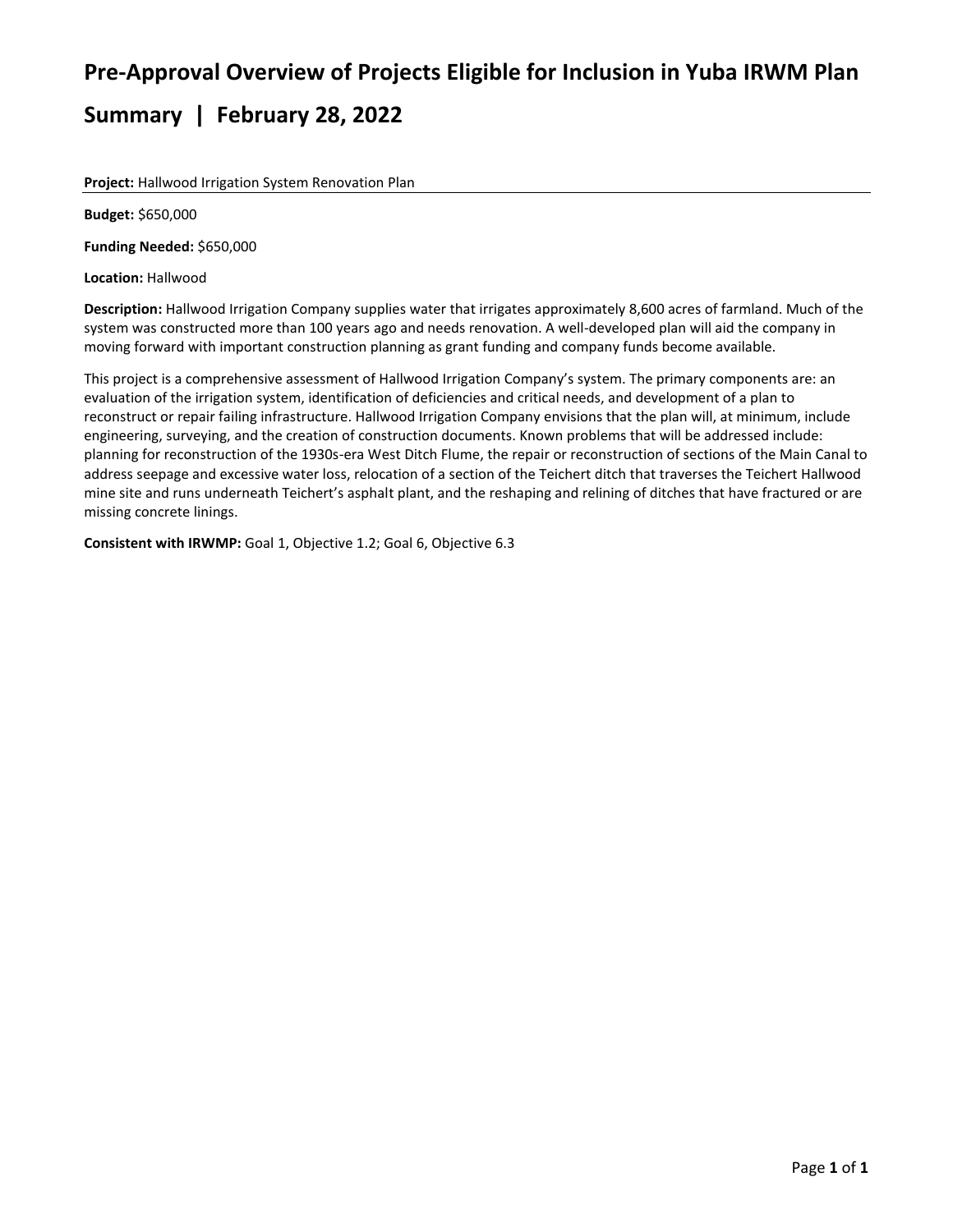# **Yuba IRWMP – HIC-01**

# **Project Short Form<sup>1</sup>**

Please fill out the following information to the best of your ability/knowledge. Once the project has been received, and a preliminary review completed, the project team will work with you to develop additional information.

### **PROJECT SPONSOR INFORMATION**

| <b>Hallwood Irrigation Company</b> |
|------------------------------------|
| <b>Mark Chandless</b>              |
| PO Box 1349 Marysville, CA 95901   |
| mchandless@att.net                 |
| 530-788-3289                       |
| Yuba Water Agency                  |
|                                    |
| JoAnna Lessard, Ryan McNally       |
|                                    |

# **GENERAL PROJECT INFORMATION**

| <b>Project Title</b>                                 | Hallwood Irrigation System Renovation Plan   |
|------------------------------------------------------|----------------------------------------------|
| <b>Project Total Budget</b>                          |                                              |
| (Attach detailed budget, if                          | \$650,000                                    |
| available)                                           |                                              |
| <b>Budget Breakdown</b>                              | Planning/Design Budget: \$650,000 (estimate) |
|                                                      | Implementation Budget: n/a                   |
| Project Funding Match, if<br>any                     | <b>TBD</b>                                   |
| <b>Total Project Funding Need</b>                    | <b>TBD</b>                                   |
| <b>Project Location (Attach</b><br>map if available) | Hallwood, Yuba County                        |
| City/Community                                       | Hallwood                                     |
| Watershed/subwatershed                               | Yuba River Watershed                         |
| <b>Groundwater Basin</b>                             | Yuba subbasin                                |
| <b>Funding Area</b>                                  | <b>SRFA</b><br><b>MC</b><br>or               |
| <b>Project Priority</b>                              | High/Medium/Low                              |
| (Select one)                                         |                                              |
| <b>Project Type</b>                                  | Conceptual                                   |
| (highlight in gray all that                          | <b>Feasibility Study</b>                     |
| apply)                                               | Study/Assessment                             |
|                                                      | Planning                                     |
|                                                      | Engineering/Design                           |
|                                                      | Permitting                                   |
|                                                      | CEQA/NEPA                                    |
|                                                      | <b>Facility Construction</b>                 |
|                                                      | Restoration                                  |
|                                                      | Monitoring                                   |
|                                                      | <b>Best Management Practices</b>             |
|                                                      | Acquisition                                  |
|                                                      | <b>Demonstration/Pilot Project</b>           |

<sup>&</sup>lt;sup>1</sup> Completed Project Short Forms should be sent via email to Keri Rinne a[t keri.rinne@gmail.com](mailto:keri.rinne@gmail.com)